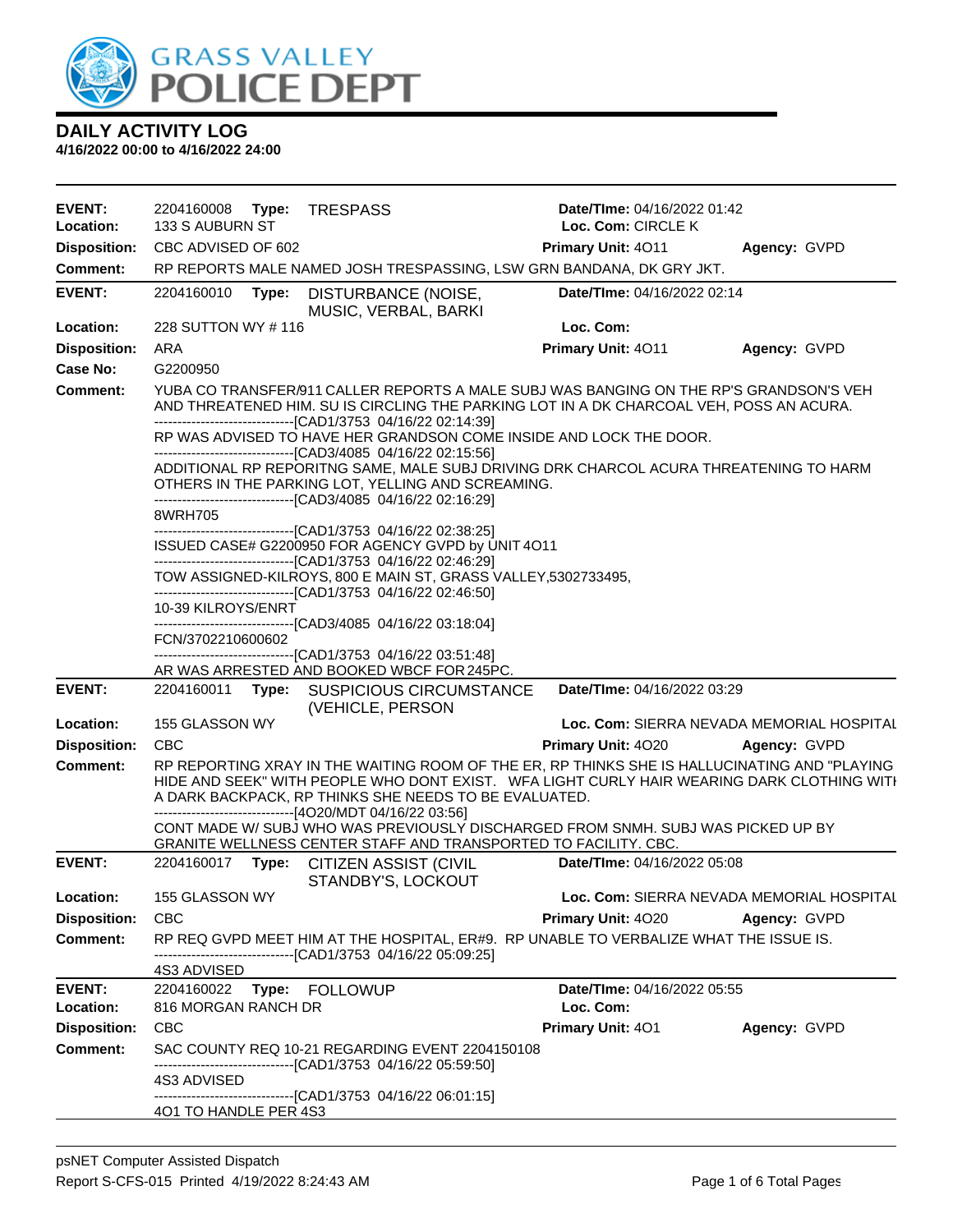

**DAILY ACTIVITY LOG 4/16/2022 00:00 to 4/16/2022 24:00**

| <b>EVENT:</b>              | 2204160024                                                                                                                             | Type: | ALARMS (SILENT, AUDIBLE,<br><b>COMMERCIAL, RES</b>                                                                                                  | Date/TIme: 04/16/2022 06:44                      |              |  |
|----------------------------|----------------------------------------------------------------------------------------------------------------------------------------|-------|-----------------------------------------------------------------------------------------------------------------------------------------------------|--------------------------------------------------|--------------|--|
| <b>Location:</b>           | 2032 NEVADA CITY HY<br>Loc. Com: B C TRUE VALUE HARDWARE 530 723<br>6105                                                               |       |                                                                                                                                                     |                                                  |              |  |
| <b>Disposition:</b>        | <b>FA EMPLOYEE ERROR</b>                                                                                                               |       | Primary Unit: 401                                                                                                                                   | Agency: GVPD                                     |              |  |
| <b>Comment:</b>            | CHARLES FOWLER OFFICE, AUD, NEG RESP                                                                                                   |       |                                                                                                                                                     |                                                  |              |  |
|                            | <b>VOICED</b>                                                                                                                          |       | -------------------------------[CAD3/4056 04/16/22 06:45:44]                                                                                        |                                                  |              |  |
| <b>EVENT:</b><br>Location: | 2204160028<br>867 SUTTON WY                                                                                                            | Type: | <b>TRESPASS</b>                                                                                                                                     | Date/TIme: 04/16/2022 07:33<br>Loc. Com: SAFEWAY |              |  |
| <b>Disposition:</b>        | <b>CBC</b>                                                                                                                             |       |                                                                                                                                                     | Primary Unit: 401                                | Agency: GVPD |  |
| <b>Comment:</b>            |                                                                                                                                        |       | RP RPTNG 4 TRANSIENTS SLEEPING IFO SLEEP CENTER, RP REQ THEY BE MOVED ALONG                                                                         |                                                  |              |  |
| <b>EVENT:</b>              | 2204160033                                                                                                                             | Type: | 911 UNKNOWN<br>(HANGUPS, ABAN'S)                                                                                                                    | Date/TIme: 04/16/2022 07:52                      |              |  |
| Location:                  |                                                                                                                                        |       | LAT: 39.23408200 LONG: -121.039112                                                                                                                  | Loc. Com:                                        |              |  |
| <b>Disposition:</b>        | <b>HBD</b>                                                                                                                             |       |                                                                                                                                                     | <b>Primary Unit:</b>                             | Agency: GVPD |  |
| Comment:                   | 911 ABANDON                                                                                                                            |       |                                                                                                                                                     |                                                  |              |  |
|                            | ***** EVENT CLOSED BY CAD3                                                                                                             |       | ------------------------[CAD1/4116 04/16/22 07:54:04]<br>ON CALL BACK, NEG ANSWER, LEFT VM                                                          |                                                  |              |  |
| <b>EVENT:</b>              | 2204160036                                                                                                                             |       | Type: TRAFFIC ACCIDENT                                                                                                                              | Date/TIme: 04/16/2022 08:33                      |              |  |
| Location:                  | <b>1255 E MAIN ST</b>                                                                                                                  |       |                                                                                                                                                     | Loc. Com:                                        |              |  |
| <b>Disposition:</b>        | <b>CBC PREVIOUSLY RPTD</b><br>Primary Unit: 401<br>Agency: GVPD                                                                        |       |                                                                                                                                                     |                                                  |              |  |
| <b>Comment:</b>            | RP RPT'G SOMEONE DROVE THROUGH A GATE SOMETIME DURING THE NIGHT<br>REQ 10-21 TO START, SHE IS OUT OF TOWN AND WAS TOLD BY A LANDSCAPER |       |                                                                                                                                                     |                                                  |              |  |
| <b>EVENT:</b><br>Location: | 2204160046<br>1275 EA MAIN ST                                                                                                          |       | Type: FOLLOWUP                                                                                                                                      | Date/TIme: 04/16/2022 10:07<br>Loc. Com:         |              |  |
| <b>Disposition:</b>        | <b>CBC</b>                                                                                                                             |       |                                                                                                                                                     | Primary Unit: 4018                               | Agency: GVPD |  |
| <b>Comment:</b>            |                                                                                                                                        |       | -------------------------------[CAD3/4056 04/16/22 10:10:11]                                                                                        |                                                  |              |  |
|                            |                                                                                                                                        |       | EVENT LOCATION CHANGED FROM 1275 E MAIN ST                                                                                                          |                                                  |              |  |
| <b>EVENT:</b>              | 2204160047 Type:                                                                                                                       |       | <b>CITIZEN ASSIST (CIVIL</b><br>STANDBY'S, LOCKOUT                                                                                                  | Date/TIme: 04/16/2022 10:21                      |              |  |
| Location:                  | 185 E MAIN ST                                                                                                                          |       |                                                                                                                                                     | Loc. Com: GRASS VALLEY POST OFFICE               |              |  |
| <b>Disposition:</b>        | <b>CBC</b>                                                                                                                             |       |                                                                                                                                                     | <b>Primary Unit: 402</b>                         | Agency: GVPD |  |
| <b>Comment:</b>            |                                                                                                                                        |       | 911 RP RPTNG ELDERLY FEMALE SEEMS CONFUSED, SET OFF CAR ALARM AND LOOKING AT A MAP, RP<br>CONCERNED SHE NEEDS ASSISTANCE. GRN MERCURY GRAND MARQUEE |                                                  |              |  |
| <b>EVENT:</b>              | 2204160051                                                                                                                             | Type: | <b>CITIZEN ASSIST (CIVIL</b><br>STANDBY'S, LOCKOUT                                                                                                  | Date/TIme: 04/16/2022 10:43                      |              |  |
| Location:                  | 129 S AUBURN ST                                                                                                                        |       |                                                                                                                                                     | Loc. Com: GRASS VALLEY POLICE DEPARTMENT         |              |  |
| <b>Disposition:</b>        | <b>CBC</b>                                                                                                                             |       |                                                                                                                                                     | Primary Unit: 4S5                                | Agency: GVPD |  |
| Comment:                   |                                                                                                                                        |       | RP REQ VEH RELEASE, REF CASE# G2200950                                                                                                              |                                                  |              |  |
| <b>EVENT:</b>              | 2204160075                                                                                                                             | Type: | <b>SUSPICIOUS CIRCUMSTANCE</b><br>(VEHICLE, PERSON                                                                                                  | Date/TIme: 04/16/2022 12:31                      |              |  |
| Location:                  | 401 MILL ST # 1/2                                                                                                                      |       |                                                                                                                                                     | Loc. Com:                                        |              |  |
| <b>Disposition:</b>        | <b>CBC</b>                                                                                                                             |       |                                                                                                                                                     | Primary Unit: 402                                | Agency: GVPD |  |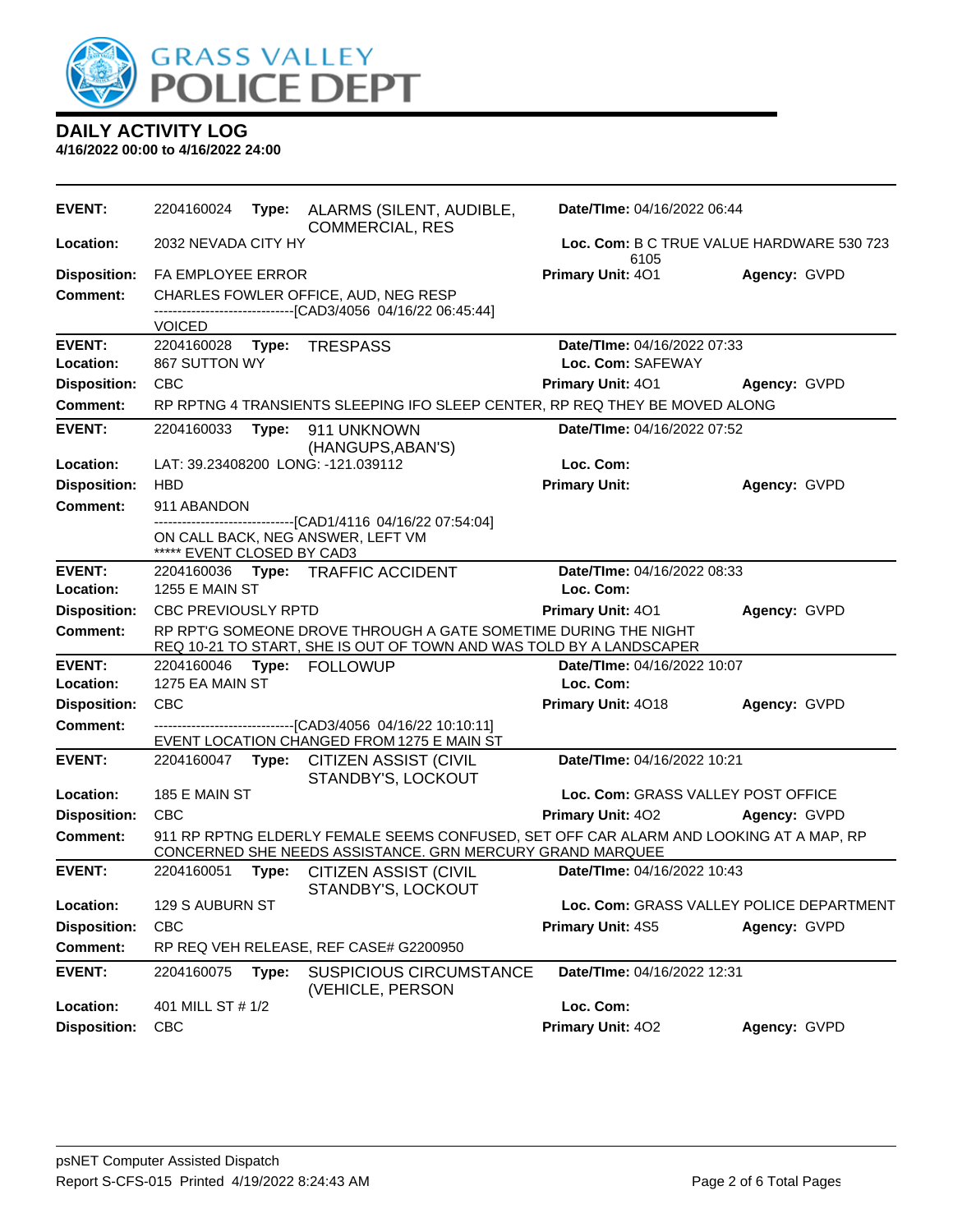

| <b>Comment:</b>     | RP RPTNG SIL JEEP GRAND CHEROKEE IFO ADDRESS, RP STATES NO ONE IS SUPPOSED TO BE THERE, RP<br>DOES NOT KNOW WHO IT IS. RP NOT ON SCENE, STATES INFO RECEIVED FROM SISTER WHO DROVE BY<br><b>EARLIER</b><br>-------------------------------[4O18/MDT 04/16/22 12:53] |  |                                                                                                                                                                                                                            |                             |              |  |
|---------------------|---------------------------------------------------------------------------------------------------------------------------------------------------------------------------------------------------------------------------------------------------------------------|--|----------------------------------------------------------------------------------------------------------------------------------------------------------------------------------------------------------------------------|-----------------------------|--------------|--|
|                     |                                                                                                                                                                                                                                                                     |  | UNABLE TO CTC RP VIA 21 OR TEXT FOR PERMISSION TO ENTER PROPERTY. FRONT DOOR FOUND<br>UNLOCKED, BUT NO RESPONSE FROM INSIDE. SPOKE WITH ON SITE PROPERTY MANAGEMENT WHO DID<br>NOT REPORT SEEING ANYTHING SUSPICIOUS. CBC. |                             |              |  |
| <b>EVENT:</b>       |                                                                                                                                                                                                                                                                     |  | 2204160080 Type: SUSPICIOUS CIRCUMSTANCE<br>(VEHICLE, PERSON                                                                                                                                                               | Date/TIme: 04/16/2022 12:57 |              |  |
| Location:           | 867 SUTTON WY                                                                                                                                                                                                                                                       |  |                                                                                                                                                                                                                            | Loc. Com: SAFEWAY           |              |  |
| <b>Disposition:</b> | CBC SUBJ MOVING ALONG                                                                                                                                                                                                                                               |  |                                                                                                                                                                                                                            | Primary Unit: 401           | Agency: GVPD |  |
| Comment:            |                                                                                                                                                                                                                                                                     |  | SECURITY RPT'G WMA WEARING A SLEEPING BAG IS EXPOSING HIMSELF AND URINATING<br>CURRENTLY WALKING TWRDS FLOUR GARDEN                                                                                                        |                             |              |  |
| <b>EVENT:</b>       |                                                                                                                                                                                                                                                                     |  | 2204160087 Type: THEFT (GRAND, PETTY, FROM<br><b>MERCHANT)</b>                                                                                                                                                             | Date/TIme: 04/16/2022 13:52 |              |  |
| Location:           | 2054 NEVADA CITY HIGHWAY                                                                                                                                                                                                                                            |  |                                                                                                                                                                                                                            | Loc. Com: SAVE MART         |              |  |
| <b>Disposition:</b> | <b>RPT</b>                                                                                                                                                                                                                                                          |  |                                                                                                                                                                                                                            | Primary Unit: 4D16          | Agency: GVPD |  |
| Case No:            | G2200951                                                                                                                                                                                                                                                            |  |                                                                                                                                                                                                                            |                             |              |  |
| <b>Comment:</b>     | EMPLOYEE RPTG THEFT OF GROCERIES OCC'D 5 AGO. SU WFA AD WMA. MALE WAS DRIVING. UNK DOT. RP<br>ADV SU LEFT PURSE BEHIND WITH PERSONAL INFO.<br>ASSOC WITH A GREY ACURA MDX LP:5SNY713<br>--------------------------------[CAD3/4056 04/16/22 14:32:16]               |  |                                                                                                                                                                                                                            |                             |              |  |
|                     |                                                                                                                                                                                                                                                                     |  | ISSUED CASE# G2200951 FOR AGENCY GVPD by UNIT 4D16                                                                                                                                                                         |                             |              |  |
| <b>EVENT:</b>       |                                                                                                                                                                                                                                                                     |  | 2204160088 Type: 911 UNKNOWN<br>(HANGUPS, ABAN'S)                                                                                                                                                                          | Date/TIme: 04/16/2022 13:52 |              |  |
| Location:           | 409 MILL ST                                                                                                                                                                                                                                                         |  |                                                                                                                                                                                                                            | Loc. Com:                   |              |  |
| <b>Disposition:</b> | <b>HBD</b>                                                                                                                                                                                                                                                          |  |                                                                                                                                                                                                                            | <b>Primary Unit:</b>        | Agency: GVPD |  |
| <b>Comment:</b>     | 911 ABANDON                                                                                                                                                                                                                                                         |  |                                                                                                                                                                                                                            |                             |              |  |
|                     | --------------------------------[CAD3/4056 04/16/22 13:53:06]<br>EVENT LOCATION CHANGED FROM LAT:39.21282800 LONG: -121.066707 GRASS VALLEY                                                                                                                         |  |                                                                                                                                                                                                                            |                             |              |  |
|                     | C4 ON CALLBACK<br>***** EVENT CLOSED BY CAD3                                                                                                                                                                                                                        |  | ------------------------------[CAD3/4056 04/16/22 13:53:10]                                                                                                                                                                |                             |              |  |
| <b>EVENT:</b>       |                                                                                                                                                                                                                                                                     |  | 2204160089    Type: 911    UNKNOWN<br>(HANGUPS, ABAN'S)                                                                                                                                                                    | Date/TIme: 04/16/2022 13:53 |              |  |
| Location:           |                                                                                                                                                                                                                                                                     |  | LAT: 39.21282800 LONG: -121.066707                                                                                                                                                                                         | Loc. Com:                   |              |  |
| <b>Disposition:</b> | <b>DUP</b>                                                                                                                                                                                                                                                          |  |                                                                                                                                                                                                                            | <b>Primary Unit:</b>        | Agency: GVPD |  |
| <b>Comment:</b>     | 911 ABANDON<br>***** EVENT CLOSED BY CAD3                                                                                                                                                                                                                           |  |                                                                                                                                                                                                                            |                             |              |  |
| <b>EVENT:</b>       | 2204160092 Type: FIRE                                                                                                                                                                                                                                               |  |                                                                                                                                                                                                                            | Date/Time: 04/16/2022 14:17 |              |  |
| Location:           | 760 S AUBURN ST # G                                                                                                                                                                                                                                                 |  |                                                                                                                                                                                                                            | Loc. Com: LA GASTRONOMIA    |              |  |
| <b>Disposition:</b> | FA                                                                                                                                                                                                                                                                  |  |                                                                                                                                                                                                                            | <b>Primary Unit: 401</b>    | Agency: GVPD |  |
| <b>Comment:</b>     |                                                                                                                                                                                                                                                                     |  | 911 RPTNG BLK SMOKE COMING FROM ROOF, XFR TO CALFIRE                                                                                                                                                                       |                             |              |  |
| <b>EVENT:</b>       | 2204160094 Type:                                                                                                                                                                                                                                                    |  | <b>SUBJECT STOP</b>                                                                                                                                                                                                        | Date/TIme: 04/16/2022 14:26 |              |  |
| Location:           | 452 SO AUBURN ST<br>Loc. Com:                                                                                                                                                                                                                                       |  |                                                                                                                                                                                                                            |                             |              |  |
| <b>Disposition:</b> | <b>CBC</b>                                                                                                                                                                                                                                                          |  |                                                                                                                                                                                                                            | Primary Unit: 4018          | Agency: GVPD |  |
| <b>Comment:</b>     | <b>FLAGGED DOWN</b>                                                                                                                                                                                                                                                 |  | ---------------------[CAD3/4056_04/16/22 14:26:40]                                                                                                                                                                         |                             |              |  |
|                     |                                                                                                                                                                                                                                                                     |  | EVENT LOCATION CHANGED FROM 452 S AUBURN                                                                                                                                                                                   |                             |              |  |
| <b>EVENT:</b>       |                                                                                                                                                                                                                                                                     |  | 2204160100 Type: DRUGS (ANY NARCOTIC<br><b>RELATED OFFENSE)</b>                                                                                                                                                            | Date/TIme: 04/16/2022 14:42 |              |  |
| Location:           | 1473 SEGSWORTH WY                                                                                                                                                                                                                                                   |  |                                                                                                                                                                                                                            | Loc. Com:                   |              |  |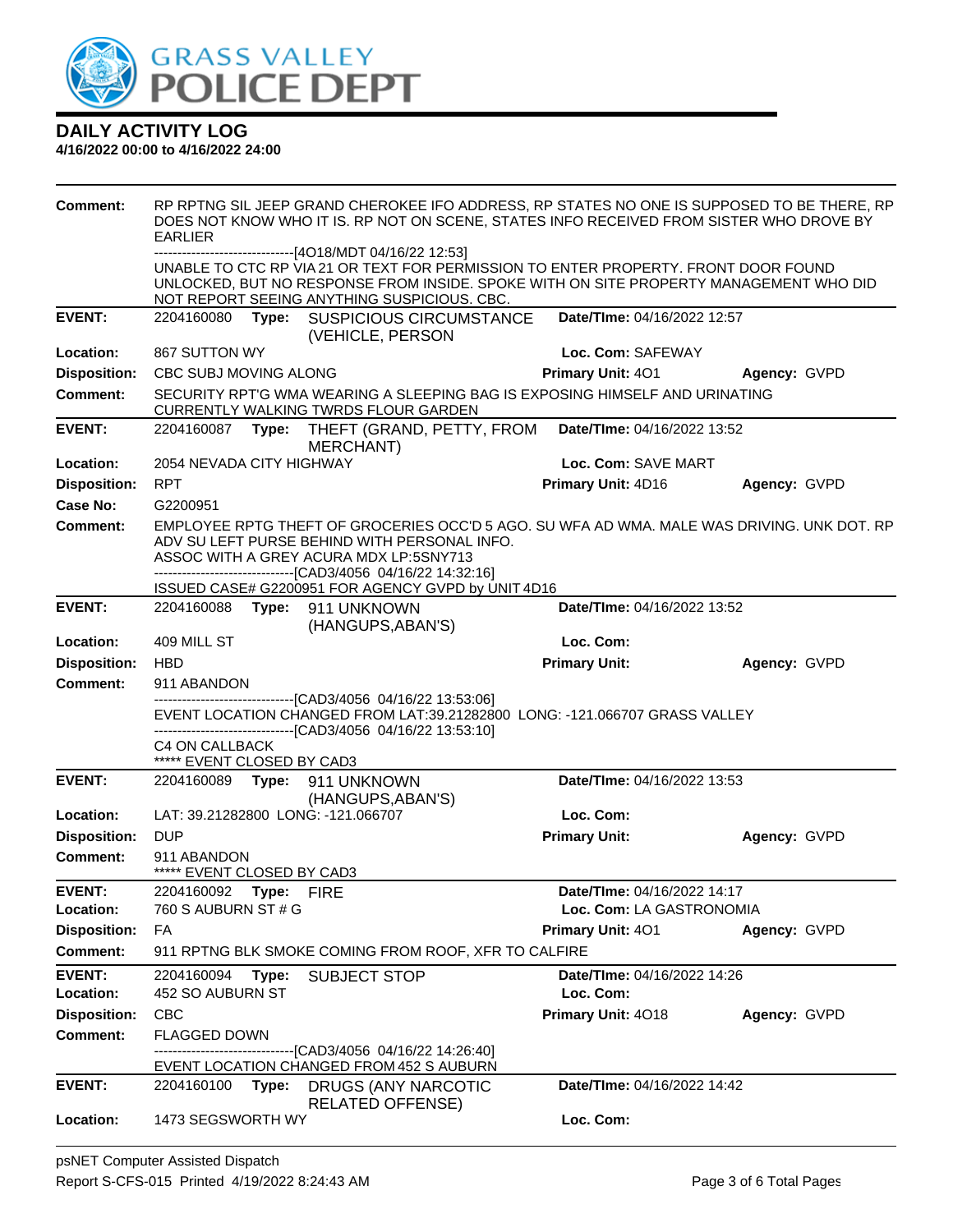

| <b>Disposition:</b> | UTL UTL OTHER INV VEH                                                                                                                                                                                                                   | Primary Unit: 401           | Agency: GVPD                             |  |  |  |
|---------------------|-----------------------------------------------------------------------------------------------------------------------------------------------------------------------------------------------------------------------------------------|-----------------------------|------------------------------------------|--|--|--|
| <b>Case No:</b>     | G2200952                                                                                                                                                                                                                                |                             |                                          |  |  |  |
| Comment:            | RP RPTNG VEH WITH GRY TOYOTA SUV NO PLATES WITH2 OCCUPANTS, GIRL WALKED UP TO WINDOW AND<br>EXCHANGED SOMETHING AND WALKED BACK TO THE OTHER VEH BLK SUV WITH NO PLATES<br>-------------------------------[CAD1/4116 04/16/22 14:43:41] |                             |                                          |  |  |  |
|                     | WHI OR HISPANIC FEMALE MED TO HEAVY BUILD, UNBRUSHED CURLY HAIR, BLK HOODIE, JEANS<br>-------------------------------[CAD3/4056 04/16/22 14:51:21]                                                                                      |                             |                                          |  |  |  |
|                     | ISSUED CASE# G2200952 FOR AGENCY GVPD by UNIT 4O18<br>-------------------------------[CAD2/4074 04/16/22 14:51:39]                                                                                                                      |                             |                                          |  |  |  |
|                     | 10-39 CHP                                                                                                                                                                                                                               |                             |                                          |  |  |  |
|                     | ------------------[CAD3/4056_04/16/22 14:52:17]<br>APPEARED TO BE SOLO OCCUPANT, HMA WHI HAT                                                                                                                                            |                             |                                          |  |  |  |
| <b>EVENT:</b>       | 2204160104<br>Type:<br>911 UNKNOWN<br>(HANGUPS, ABAN'S)                                                                                                                                                                                 | Date/TIme: 04/16/2022 15:28 |                                          |  |  |  |
| Location:           | <b>DOWNTOWN</b>                                                                                                                                                                                                                         | Loc. Com:                   |                                          |  |  |  |
| <b>Disposition:</b> | <b>HBD</b>                                                                                                                                                                                                                              | <b>Primary Unit:</b>        | Agency: GVPD                             |  |  |  |
| Comment:            | 911 OPEN LINE, C4 ACCIDENTAL<br>***** EVENT CLOSED BY CAD3                                                                                                                                                                              |                             |                                          |  |  |  |
| <b>EVENT:</b>       | 2204160106 Type: PUBLIC RELATION CONTACT                                                                                                                                                                                                | Date/TIme: 04/16/2022 15:57 |                                          |  |  |  |
| Location:           | 1262 SUTTON WY                                                                                                                                                                                                                          |                             | Loc. Com: HOSPITALITY HOUSE 530 271 7144 |  |  |  |
| <b>Disposition:</b> | <b>CBC</b>                                                                                                                                                                                                                              | <b>Primary Unit: 4S5</b>    | Agency: GVPD                             |  |  |  |
| Comment:            | <b>CLEARANCE FOR 2</b><br>----------------------[MERGED CAD1/4116_04/16/2022 16:11:21]                                                                                                                                                  |                             |                                          |  |  |  |
|                     | MERGED 2204160108<br>TYPE: FU<br>LOCATION: 1262 SUTTON WY                                                                                                                                                                               |                             |                                          |  |  |  |
|                     | HOSPITALITY HOUSE 530 271 7144                                                                                                                                                                                                          |                             |                                          |  |  |  |
|                     | RP:                                                                                                                                                                                                                                     |                             |                                          |  |  |  |
|                     | EVENT LOCATION CHANGED FROM HOSPITALITY HOUSE                                                                                                                                                                                           |                             |                                          |  |  |  |
| <b>EVENT:</b>       | 2204160108 Type: FOLLOWUP                                                                                                                                                                                                               | Date/TIme: 04/16/2022 16:07 |                                          |  |  |  |
| Location:           | 1262 SUTTON WY                                                                                                                                                                                                                          |                             | Loc. Com: HOSPITALITY HOUSE 530 271 7144 |  |  |  |
| <b>Disposition:</b> | MERGED 2204160106                                                                                                                                                                                                                       | <b>Primary Unit: 4S5</b>    | Agency: GVPD                             |  |  |  |
| <b>Comment:</b>     | ------------------------------[CAD1/4116 04/16/22 16:07:55]<br>EVENT LOCATION CHANGED FROM HOSPITALITY HOUSE<br>***** EVENT CLOSED BY CAD1 WITH COMMENT-2204160106                                                                      |                             |                                          |  |  |  |
| <b>EVENT:</b>       | 2204160110<br>Type: ALL OTHERS                                                                                                                                                                                                          | Date/TIme: 04/16/2022 16:15 |                                          |  |  |  |
| <b>Disposition:</b> | <b>CBC</b>                                                                                                                                                                                                                              | Primary Unit: 4D16          | Agency: GVPD                             |  |  |  |
| <b>Comment:</b>     |                                                                                                                                                                                                                                         |                             |                                          |  |  |  |
| <b>EVENT:</b>       | 2204160118<br>Type:<br><b>BURGLARY (AUTO,</b><br>RESIDENCE, COMMERCIAL)                                                                                                                                                                 | Date/TIme: 04/16/2022 18:01 |                                          |  |  |  |
| Location:           | 137 MURPHY ST                                                                                                                                                                                                                           | Loc. Com:                   |                                          |  |  |  |
| <b>Disposition:</b> | <b>RPT</b>                                                                                                                                                                                                                              | Primary Unit: 4D16          | Agency: GVPD                             |  |  |  |
| Case No:            | G2200953                                                                                                                                                                                                                                |                             |                                          |  |  |  |
| Comment:            | RP RPTG COLD 459 TO SECOND HOME, NO ONE IS INSIDE BUT ITEMS HAVE BEEN LEFT. POSS SQUATTER<br><b>ISSUE</b>                                                                                                                               |                             |                                          |  |  |  |
|                     | -------------------------------[CAD2/4074 04/16/22 18:26:48]<br>ISSUED CASE# G2200953 FOR AGENCY GVPD by UNIT 4D16                                                                                                                      |                             |                                          |  |  |  |
| <b>EVENT:</b>       | Type: EXTRA PATROL<br>2204160121                                                                                                                                                                                                        | Date/TIme: 04/16/2022 18:12 |                                          |  |  |  |
| Location:           | Loc. Com:<br>231 SO CHURCH ST                                                                                                                                                                                                           |                             |                                          |  |  |  |
| <b>Disposition:</b> | INF INFO PER 4018                                                                                                                                                                                                                       | <b>Primary Unit:</b>        | Agency: GVPD                             |  |  |  |
| <b>Comment:</b>     | RP REQ EXTRA PATROLS FOR "EGGERS" IN THE NEIGHBORHOOD BETWEEN2200-0000HRS<br>***** EVENT CLOSED BY CAD2 WITH COMMENT-INFO PER 4018                                                                                                      |                             |                                          |  |  |  |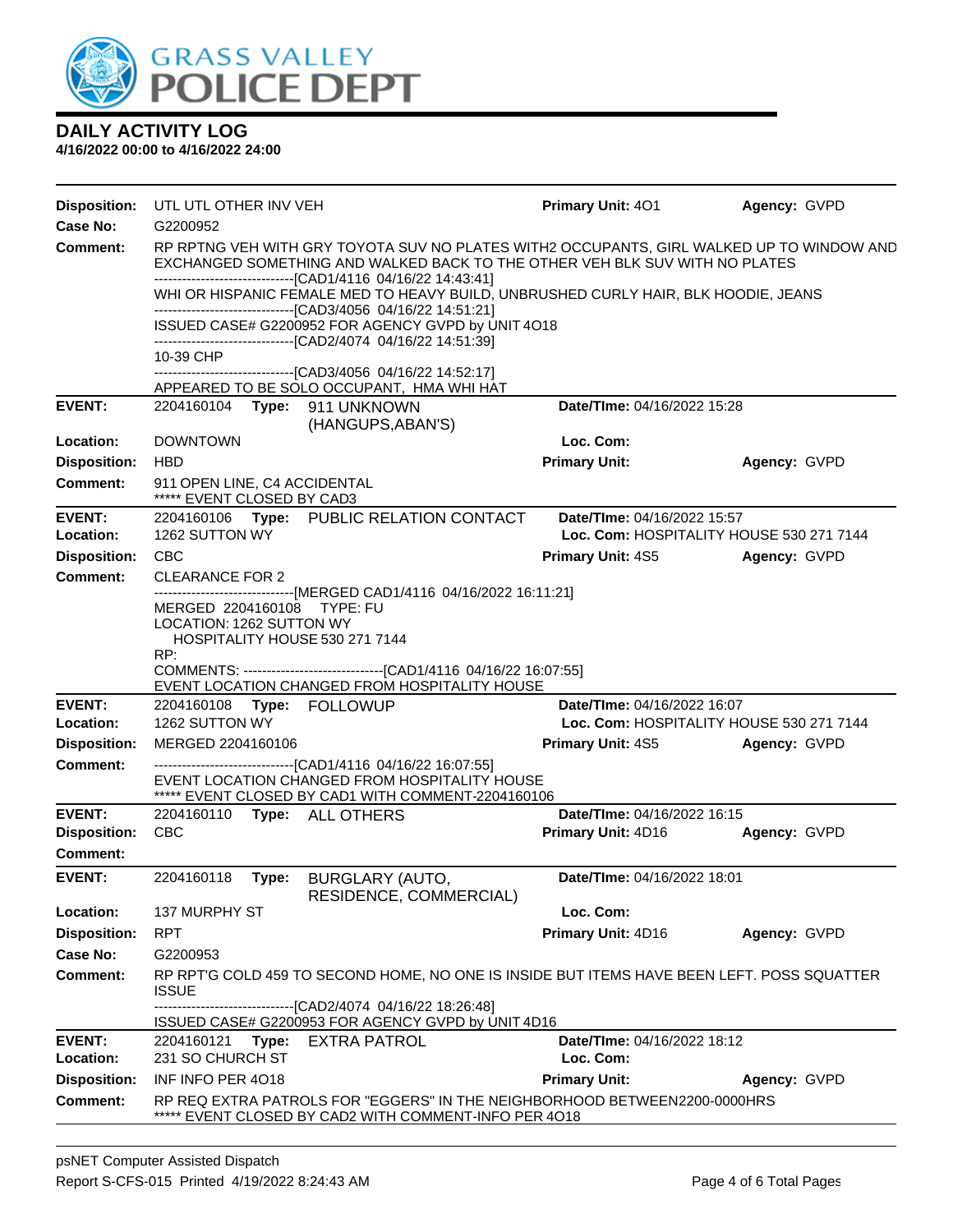

| <b>EVENT:</b>              | 2204160123 Type: 911 UNKNOWN                                                                                                                                                                                                                        | (HANGUPS, ABAN'S)                                                                                                                                                                                              | Date/TIme: 04/16/2022 18:17                                       |                                          |  |
|----------------------------|-----------------------------------------------------------------------------------------------------------------------------------------------------------------------------------------------------------------------------------------------------|----------------------------------------------------------------------------------------------------------------------------------------------------------------------------------------------------------------|-------------------------------------------------------------------|------------------------------------------|--|
| Location:                  | 231 DEPOT ST                                                                                                                                                                                                                                        |                                                                                                                                                                                                                | Loc. Com:                                                         |                                          |  |
| <b>Disposition:</b>        | HBD                                                                                                                                                                                                                                                 |                                                                                                                                                                                                                | <b>Primary Unit:</b>                                              | Agency: GVPD                             |  |
| <b>Comment:</b>            | 911 ABANDON                                                                                                                                                                                                                                         |                                                                                                                                                                                                                |                                                                   |                                          |  |
|                            |                                                                                                                                                                                                                                                     | ----------------------------------[CAD3/4056 04/16/22 18:18:46]<br>EVENT LOCATION CHANGED FROM LAT:39.21920100 LONG: -121.052352 GRASS VALLEY<br>--------------------------------[CAD3/4056 04/16/22 18:18:50] |                                                                   |                                          |  |
|                            | <b>C4 ON CALLBACK</b>                                                                                                                                                                                                                               |                                                                                                                                                                                                                |                                                                   |                                          |  |
|                            | ***** EVENT CLOSED BY CAD3                                                                                                                                                                                                                          |                                                                                                                                                                                                                | Date/TIme: 04/16/2022 19:22                                       |                                          |  |
| <b>EVENT:</b><br>Location: | 2204160125 Type: FOLLOWUP<br>228 SUTTON WY                                                                                                                                                                                                          |                                                                                                                                                                                                                | Loc. Com: OAK RIDGE APARTMENTS                                    |                                          |  |
| <b>Disposition:</b>        | <b>CBC</b>                                                                                                                                                                                                                                          |                                                                                                                                                                                                                | Primary Unit: 4011 Agency: GVPD                                   |                                          |  |
| <b>Comment:</b>            |                                                                                                                                                                                                                                                     | -------------------------------[CAD1/4085 04/16/22 19:22:27]                                                                                                                                                   |                                                                   |                                          |  |
|                            |                                                                                                                                                                                                                                                     | EVENT LOCATION CHANGED FROM 228 SUTTON WAY<br>-------------------------------[CAD1/4085 04/16/22 19:22:32]                                                                                                     |                                                                   |                                          |  |
|                            |                                                                                                                                                                                                                                                     | EVENT LOCATION CHANGED FROM 228 SUTTON WY 205 GV                                                                                                                                                               |                                                                   |                                          |  |
| <b>EVENT:</b><br>Location: | 2204160133 Type: TRESPASS<br>133 S AUBURN ST                                                                                                                                                                                                        |                                                                                                                                                                                                                | Date/TIme: 04/16/2022 20:31<br>Loc. Com: 76 STATION               |                                          |  |
| <b>Disposition:</b>        | CBC SUBJS MOVING ALONG                                                                                                                                                                                                                              |                                                                                                                                                                                                                | <b>Primary Unit: 4011</b>                                         | Agency: GVPD                             |  |
| Comment:                   | RP REPORTING HE HAS ASKED A GROUP OF PEOPLE IN3 SEPERATE VEH TO LEAVE THE BUSINESS, THEY<br>ARE REFUSING. SOUTH SIDE OF LOT, WHI PICKUP AND WHI VAN WITH UNK NUMBER OF PEOPLE IN THEM.<br>RP WOULD LIKE THEM MOVED ALONG. RP UNSURE OF PHONE NUMBER |                                                                                                                                                                                                                |                                                                   |                                          |  |
|                            |                                                                                                                                                                                                                                                     | -------------------------------[CAD1/4085 04/16/22 20:31:21]<br>WHILE LL, RP STATES ONE OF THE VEH LEFT, BUT OTHER STILL THERE.                                                                                |                                                                   |                                          |  |
| <b>EVENT:</b>              | 2204160135    Type: 911    UNKNOWN                                                                                                                                                                                                                  | (HANGUPS, ABAN'S)                                                                                                                                                                                              | Date/TIme: 04/16/2022 21:16                                       |                                          |  |
| Location:                  | LAT: 39.21177600 LONG: -121.074153                                                                                                                                                                                                                  |                                                                                                                                                                                                                | Loc. Com:                                                         |                                          |  |
| <b>Disposition:</b>        | <b>HBD</b>                                                                                                                                                                                                                                          |                                                                                                                                                                                                                | <b>Primary Unit:</b>                                              | Agency: GVPD                             |  |
| <b>Comment:</b>            |                                                                                                                                                                                                                                                     | 911 OPEN LINE, NOTHING HEARD THEN DISCONNECT<br>-------------------------------[CAD1/4085 04/16/22 21:17:32]                                                                                                   |                                                                   |                                          |  |
|                            | ON CALLBACK, LEFT MSG<br>***** EVENT CLOSED BY CAD1                                                                                                                                                                                                 |                                                                                                                                                                                                                |                                                                   |                                          |  |
| <b>EVENT:</b>              | 2204160146 Type: VEHICLE STOP                                                                                                                                                                                                                       |                                                                                                                                                                                                                | Date/TIme: 04/16/2022 22:21                                       |                                          |  |
| Location:                  | 126 IDAHO MARYLAND RD                                                                                                                                                                                                                               |                                                                                                                                                                                                                | Loc. Com: RIEBES 530 273 4000                                     |                                          |  |
| <b>Disposition:</b>        | <b>WA</b>                                                                                                                                                                                                                                           |                                                                                                                                                                                                                | <b>Primary Unit: 4011</b>                                         | Agency: GVPD                             |  |
| <b>Comment:</b>            | License: 5LFP483<br><b>SB</b>                                                                                                                                                                                                                       |                                                                                                                                                                                                                |                                                                   |                                          |  |
|                            |                                                                                                                                                                                                                                                     | --------------------------------[CAD3/3753 04/16/22 22:22:03]<br>EVENT LOCATION CHANGED FROM 49 HY/E MAIN ST<br>------------------------[CAD3/3753_04/16/22_22:22:42]                                          |                                                                   |                                          |  |
|                            |                                                                                                                                                                                                                                                     | EVENT LOCATION CHANGED FROM 49/20 RAMP STATE/EA MAIN ST GV<br>--------------------------------[CAD3/3753 04/16/22 22:34:41]                                                                                    |                                                                   |                                          |  |
|                            | DR WAS ADVISED OF LOCAL 1036M X3                                                                                                                                                                                                                    |                                                                                                                                                                                                                |                                                                   |                                          |  |
| <b>EVENT:</b><br>Location: | 736 TAYLORVILLE RD # D                                                                                                                                                                                                                              | 2204160147 Type: TRAFFIC ACCIDENT                                                                                                                                                                              | <b>Date/Time: 04/16/2022 22:21</b><br>Loc. Com: BURGERS AND CREAM |                                          |  |
| <b>Disposition:</b>        | UTL                                                                                                                                                                                                                                                 |                                                                                                                                                                                                                |                                                                   |                                          |  |
| <b>Comment:</b>            |                                                                                                                                                                                                                                                     | 20002 OCCURED IN PARKING LOT. SU BLK VOLK GTI 8GFX374 FEMALE DRIVER, LEFT WB ON TAYLORVILLE                                                                                                                    | <b>Primary Unit: 4020</b>                                         | Agency: GVPD                             |  |
|                            |                                                                                                                                                                                                                                                     | TWD LES SCHWAB. VI VEH GOL FORD RANGER STILL IN PARKING LOT. OCCURED WITHIN THE LAST<br>MINUTE. RP IS PASSERBY, VI VEH STILL ON SCENE.                                                                         |                                                                   |                                          |  |
| <b>EVENT:</b>              | 2204160158 Type:                                                                                                                                                                                                                                    | <b>SUSPICIOUS CIRCUMSTANCE</b><br>(VEHICLE, PERSON                                                                                                                                                             | Date/TIme: 04/16/2022 22:53                                       |                                          |  |
| Location:                  | 314 W MAIN ST                                                                                                                                                                                                                                       |                                                                                                                                                                                                                | THE ARTS                                                          | Loc. Com: NORTHERN CALIFORNIA CENTER FOR |  |